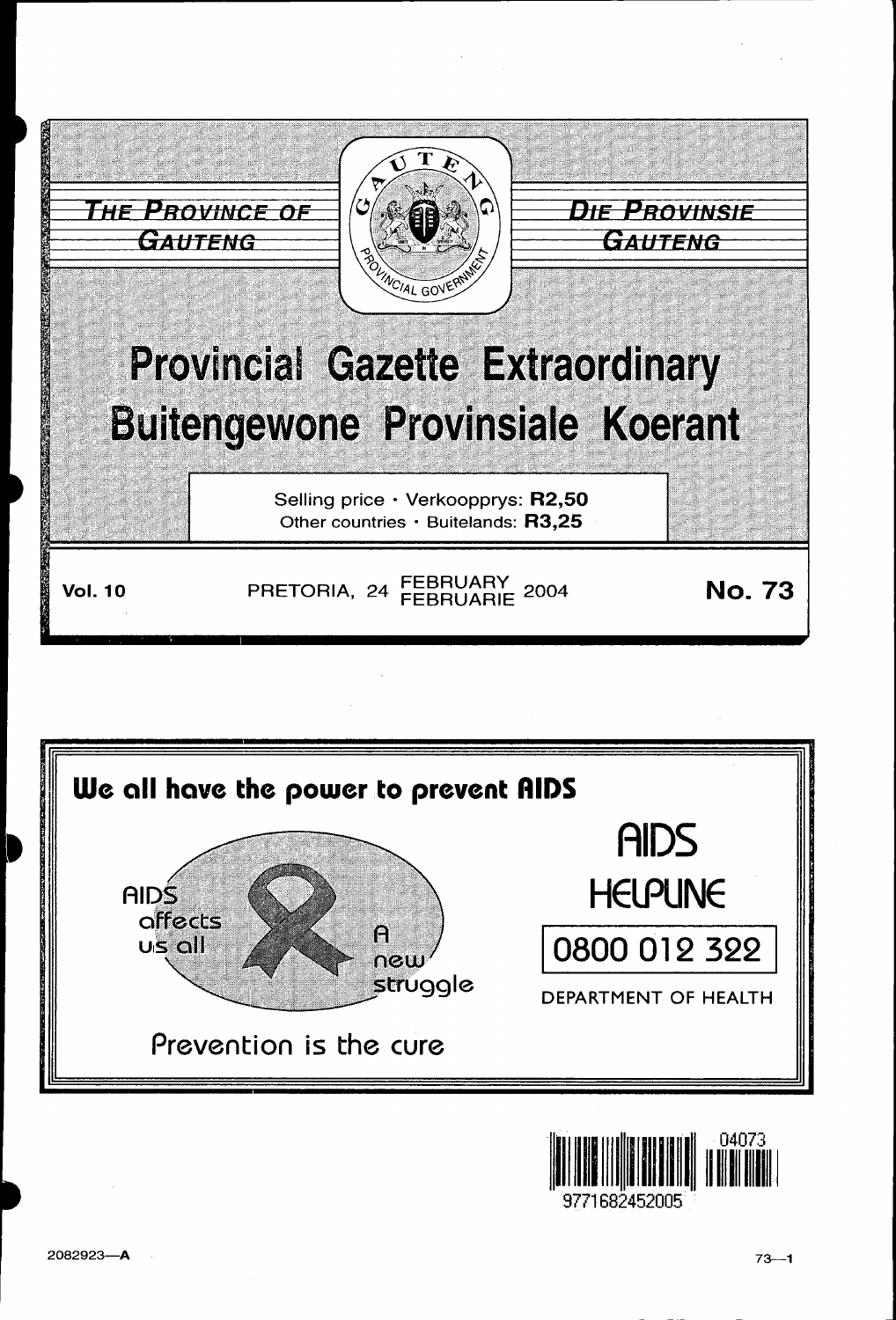No.

| <b>CONTENTS • INHOUD</b> |  |
|--------------------------|--|
|--------------------------|--|

#### *Page Gazette*  No. No.

#### **LOCAL AUTHORITY NOTICES**

| 308 Town-planning and Townships Ordinance (15/1986): City of Johannesburg Metropolitan Municipality: Declaration as |  |  |
|---------------------------------------------------------------------------------------------------------------------|--|--|
|                                                                                                                     |  |  |
|                                                                                                                     |  |  |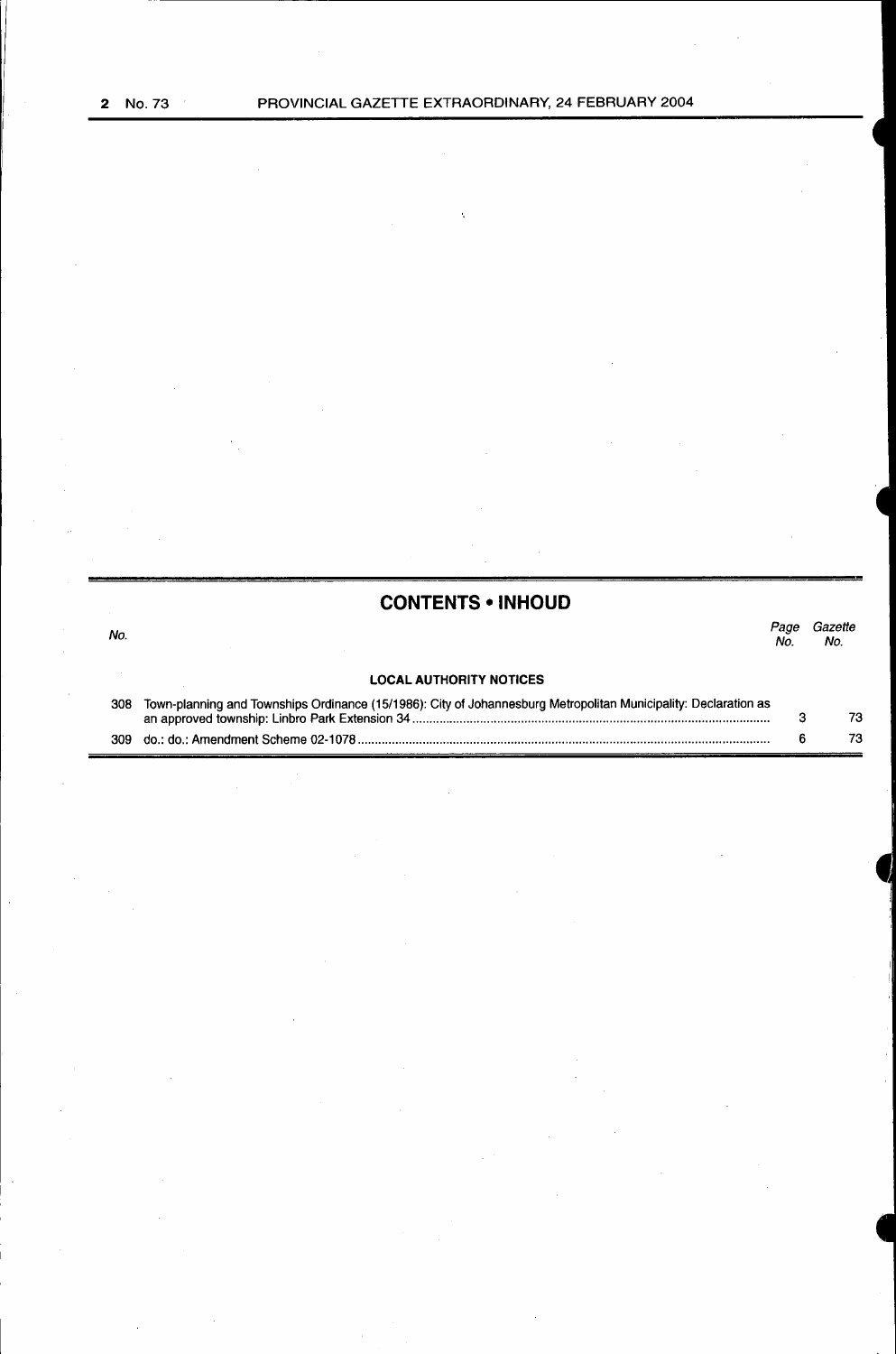#### No. 73 3

# LOCAL AUTHORITY NOTICES

#### LOCAL AUTHORITY NOTICE 308

#### CITY OF JOHANNESBURG METROPOLITAN MUNICIPALITY DECLARATION AS APPROVED TOWNSHIP

In terms of section 103(1) of the Town-planning and Townships Ordinance, 1986 (Ordinance No. 15 of 1986) the City of Johannesburg Metropolitan Municipality hereby declares LINBRO PARK EXTENSION 34 to be an approved township subject to the conditions set out In the Schedule hereto.

#### **SCHEDULE**

CONDITIONS UNDER WHICH THE APPLICATION MADE BY COMPAGNIE INTER·AFRICAINE DE TRAVAUX LTD UNDER THE PROVISIONS OF THE TOWN-PLANNING AND TOWNSHIPS ORDINANCE 1986 (ORDINANCE NO 15 OF 1986) FOR PERMISSION TO ESTABLISH A TOWNSHIP ON PORTION 92 OF THE FARM MODDERFONTEIN NO. 36 • IR, PROVINCE OF GAUTENG, HAS BEEN GRANTED

#### 1. CONDITIONS OF ESTABLISHMENT

#### (1) Name

The name of the township shall be LINBRO PARK EXTENSION 34

#### (2) Design

The township shall consist of erven as indicated on General Plan S.G. No 2145/2002.

#### (3) Provision and Installation of Engineering Services.

The township owner shall provide engineering services In the township, subject to the approval of the Council and / or Eskom / City Power.

#### (4) Obligations in regard to essential services and limitations in respect of the alienation of erven.

The Township owner shall In terms of prior agreement with the Council, fulfil Its obligations with regard to the provision of engineering services in and for the township in terms of Chapter 5 of the Town Planning and Townships Ordinance, 1988.

In terms of the Town Planning and Townships Ordinance, 15 of 1986, a contribution towards the provision of external engineering services. bulk sewer and endowment in lieu of parkland (if applicable) shall be payable.

No erven may be alienated or transferred in the name of a purchaser prior to the Council having confirmed that sufficient guarantees/cash contributions have been furnished in respect of the provision of services by the township owner to the Council.

#### (5) Removal or replacement of Municipal Services

If, by reason of the establishment of the township, It should become necessary to remove or replace any existing municipal services, the cost thereof shall be borne by the township owner.

#### (6) Disposal of Existing Conditions of Title

All erven shall be made subject to existing conditions and servitudes, including the reservation of rights to minerals as set out hereunder -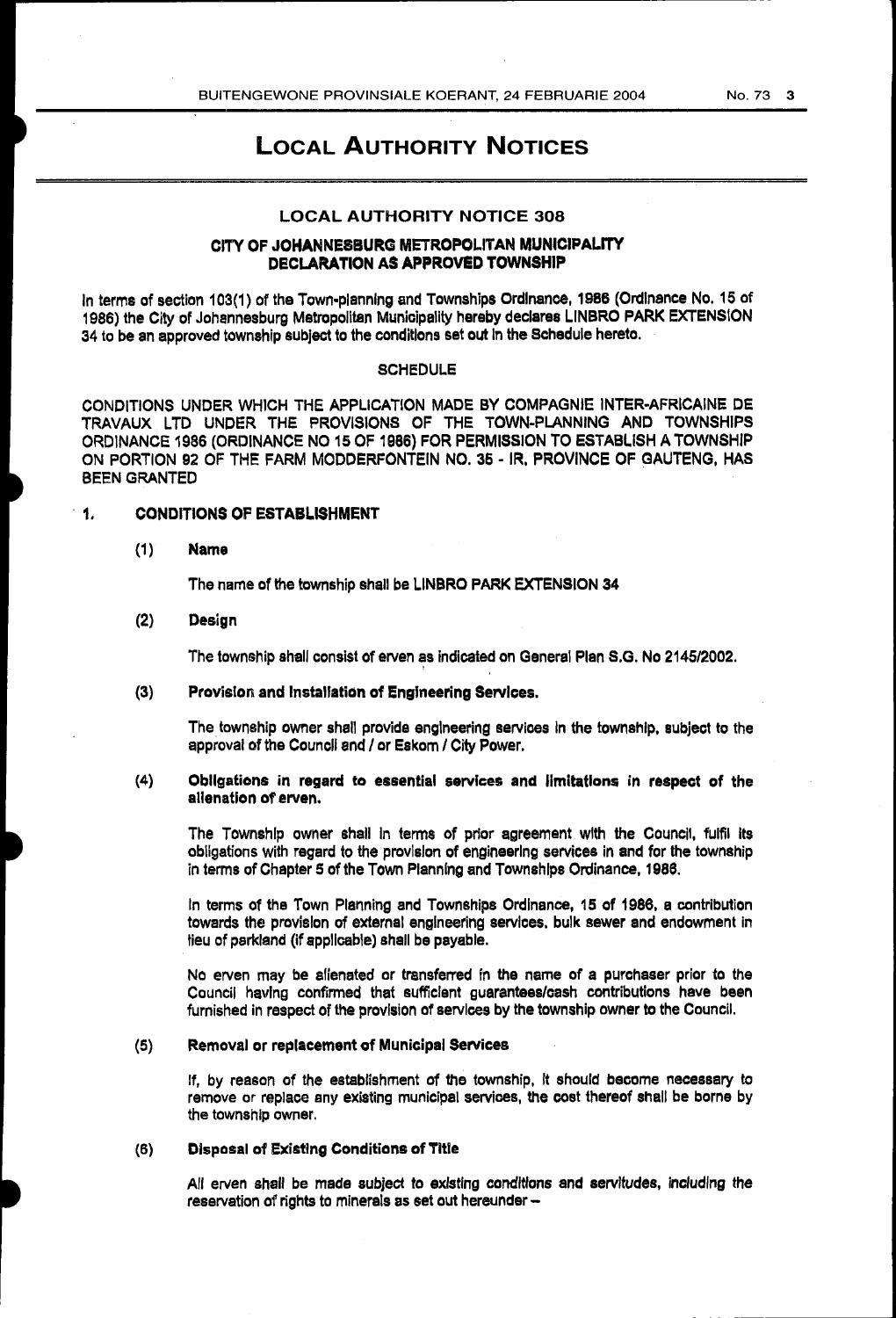"1. Subject to Deeds of Cession Nos. 93811937-s and 941/1937-S, whereby the following rights were ceded to African Gold and Base Metal Holdings Limited (hereinafter referred to as "The Cessionary Company").

- {I) All rights to mineral on the property hereby transferred.
- (ii) All rights, which in terms of the Gold Laws are nor may be allotted to the freehold owner, arising from rights to minerals, claims and mynpachts.
- (iii) The right to the use of all water on, under or connected with the said property necessary for prospecting and/or mining purposes, With the full right to develop, conserve and lead the same by any means whatsoever, the Cessionary Company shall however, not be entitled to any water from the river or spruits running through the property, actually used or required for Irrigation purposes on the property. or water obtained from or collected In or conducted through any surface works constructed by the owner prior to the commencement of any prospecting or mining operations by the Cessionary Company, its Successors or Assigns.
- (lv) In the event of the owner suffering any direct loss or damage to the surface of the property by reason of the mining operation of the Cessionary Company, or Its Successors or Assigns, the Cessionary Company, its successors or assigns, shall be responsible for such loss or damage, and shall pay to the owner compensation for such loss or damage, provided that if the amount to be so paid shall not be mutually agreed upon between the Cessionary Company, its successors or assigns, and the owner, the amount of Compensation shall be fixed by two competent arbitrators, one of whom shall be chosen by the Cessionary Company, its successors or assigns, and the other by the owner, and such arbitration proceedings shall in all cases be governed by the Arbitration Ordinance (Transvaal) 1904, or any amendment thereof, or any Act passed hereafter thereof, or any Act passed hereafter in substitution therefore.
- (v) The right to take any Of the land the Cessionary Company, its successors or assigns, may from time to time require for the erection of buildings, works, machinery, and dWelling-houses for Its or their employees, for the construction of dams, and the laying of tram, pipe and electric lines: for depositing sites for ora and/or tailings; and for all other purposes directly or indirectly connected with prospecting, exploiting or mining on the said land: the lend so taken shall, if the Cessionary Company, its successors or assigns, at its or their expense, and upon transfer, It or they shall pay to the owner In respect af any such area a price to be mutually agreed upon provided that If any dispute shall arise as to the price to be so paid, the same shall be submitted to arbitration as set forth in the previous paragraph. It is, however, distinctly understood, that in the event of any dispute as above arising, the arbitrator or arbitrators shall take into consideration the agricultural value only of only any land which the Cessionary Company, its successors or assigns, may desire to re-take, which agricultural value shall be in no way affected by any mineral values attachable to such land.
- (vi) The full right of way over the said property for all the purposes aforesaid to and from the place of such prospecting or mining from or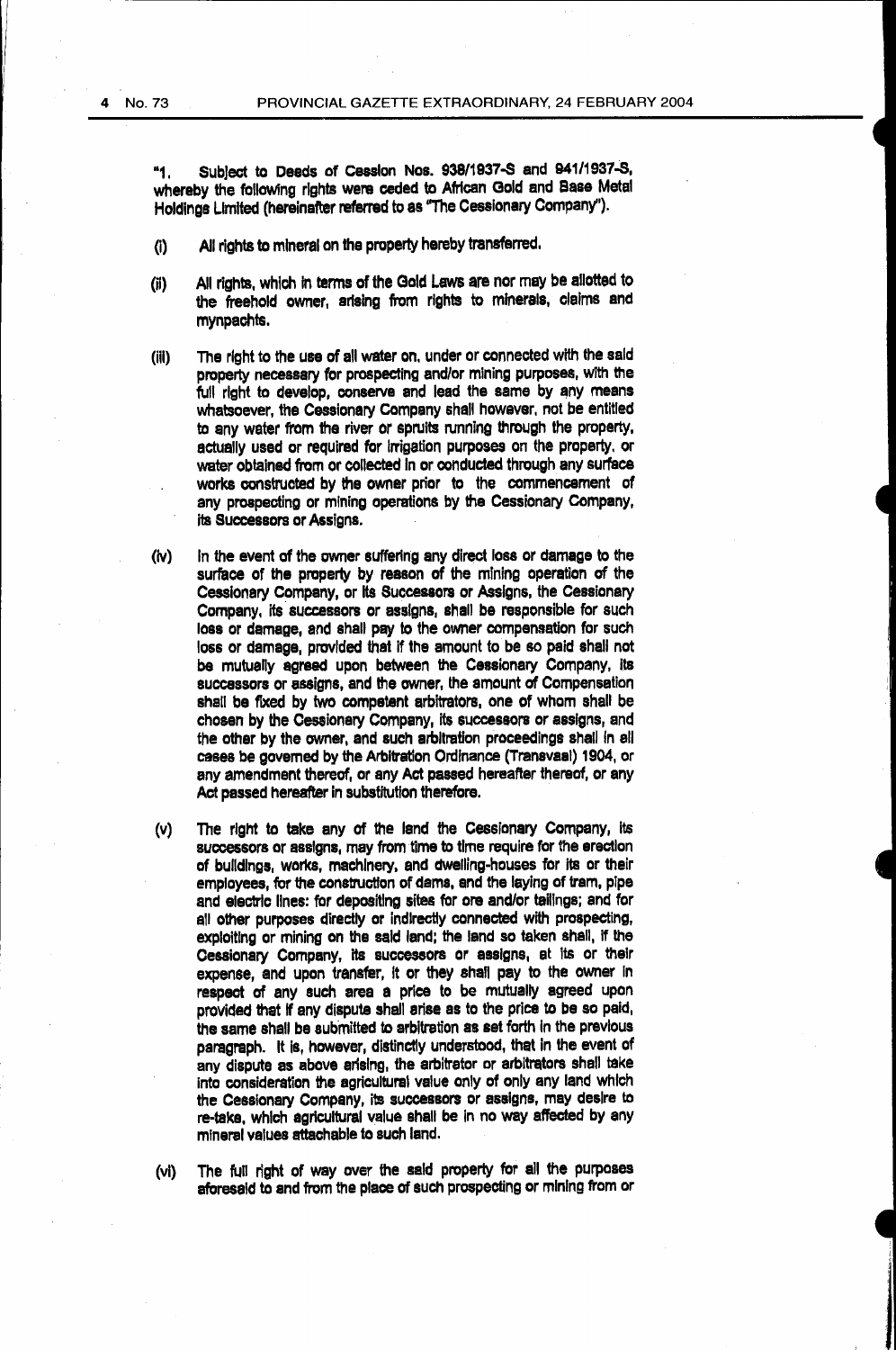公共保险 (8)

 $\label{eq:2.1} \frac{1}{\sqrt{2}}\exp\left(-\frac{1}{2}\left(\frac{1}{\sqrt{2}}\right)^2\right) \frac{d\theta}{d\theta},$ 

to the nearest public road and the nearest convenient point on the railway line, either by any existing road or by any which the Cessionary Company its successors or assigns, may construct, which it or they shall have the right to do.

- (vii) The Cessionary Company, Its successors or assigns, shall at any time hereafter be entitled to call upon the owner, his successors in title or assigns, to take cession of all or any of the rights ceded to the Cessionary Company, its successors in title or assigns, except stemp duty, which he shall pay, and after notice to this effect given to the owner, his successors in title or assigns, any rates or taxes, which may be levied on any such rights after notice given.
- 2. The withlnmentioned property is subject to a powerline servitude in favour of ESKOM to convey electricity together with ancillary rights over the said property, the line b k represents the Centre line of the servitude on Diagram S.G. No. 2144/2002, as will more fully appear from Notarial Deed of Servitude K 5577/2000S.
- 3. The withinmentioned property is subject to a servitude for general roadway purposes in favour of The City of Johannesburg Metropolitan Municipality with ancillary rights, measuring 2197 square metres in extent, represented by the figure  $f \in D \in F$  i m n p on Diagram S.G. No. 2144/2002, as will more fully appear from Notarial Deed of Servitude K1435/2003S.
- 4. The withinmentioned property is subject to a powerline servitude in favour of ESKOM to convey electricity together with ancillary rights over the said property, the lines a bend c d represent the Centre lines of the servitude on Diagram S.G. No. 2144/2002, as will more fully appear from Notarial Deed of Servitude K 5578/20008.
- 5. The withinmentloned property is subject to a servitude for general roadway purposes In favour of The City of Johannesburg Metropolitan Municipality with ancillary rights, measuring 3790 square metres in extent, represented by the figure ABCefghjNPQ on Diagram S.G. No. 2144/2002, as will mora fully appear from Notarial Deed of Servitude K1433/2003S.
- 6. The withlnmentioned property Is subject to a powerline servitude in favour of ESKOM to convey electricity together With ancillary rights over the said property, the lines k q and r s represent the Centre lines of the servitude on Diagram S.G. No. 2144/2002, as will more fully appear from Notarial Oeed of Servitude K 557812000S.
- 7. The withinmentloned property Is subject to a servitude for general roadway purposes in favour of The City of Johannesburg Metropolitan Municipality with ancillary rights, measuring 1543 square metres In extent, represented by the figure mlGHJKLMtu on Diagram S.G. No. 2144/2002, as will more fully appear from Notarial Deed of Servitude K1436/2003S.
- a. By virtue of Notarial Deed K 1430/035 the withinmentioned property is tied together with Portion 84 (a Portion of Portion 6) of the Farm Modderfontein 35, Registration Division I.R., Province of Gauteng, In extent 2790 square metres, which property Is held by Deed of Transfer T31353/2003 and regarded as one property for all Intents and purposes and that neither of the properties shall be sold or transferred otherwise than to the same transferee without the written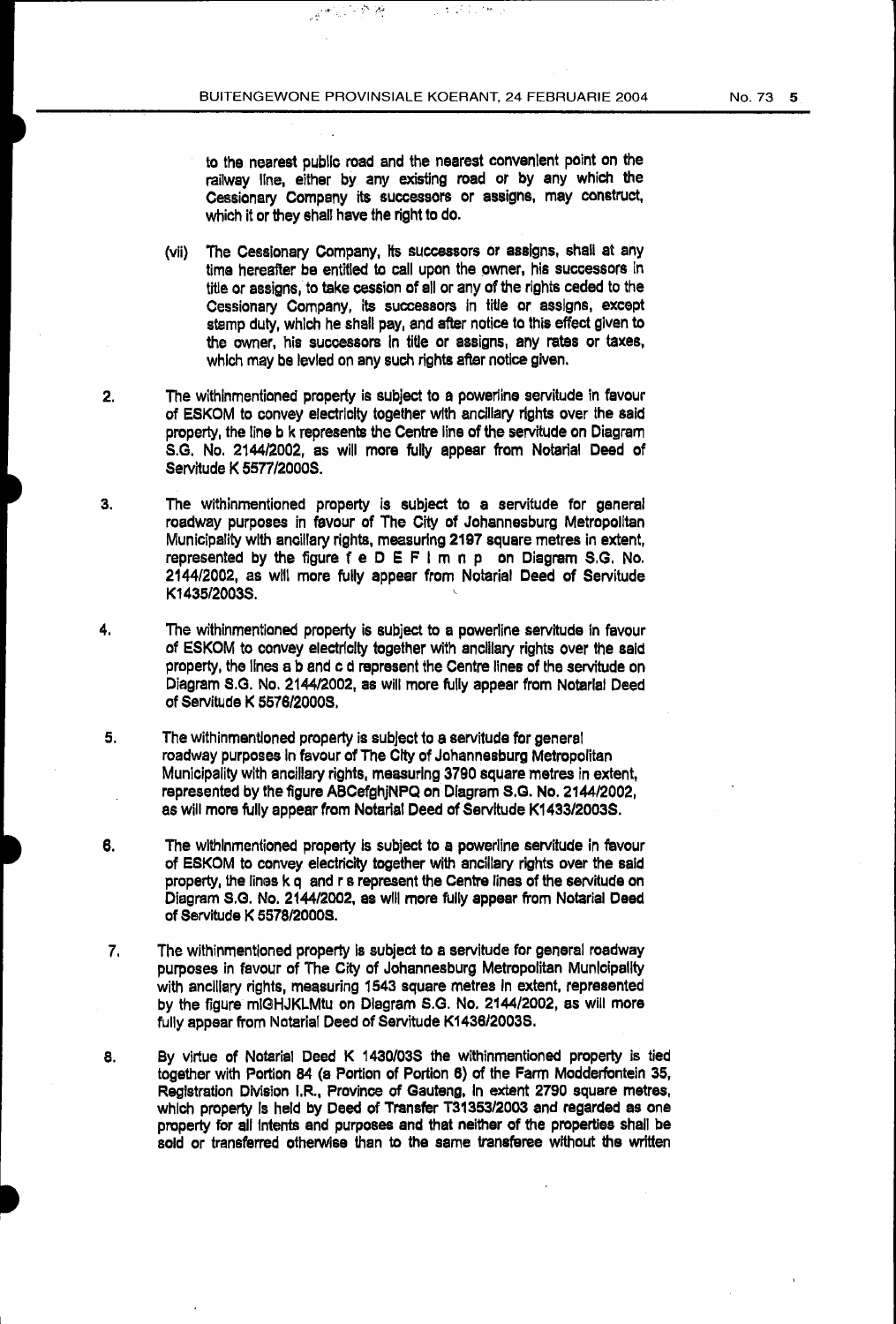consent of the City of Johannesburg Metropolitan Municipality first being obtained, as wnl more fully appear from the said Notarial Dead.".

#### 2. CONDITIONS OF TITLE

The erven mentioned hereunder shall be subject to the conditions, as Indicated, Imposed by the Council in terms of the provisions of the Town-Planning and Townships Ordinance, 1986.

#### (1) All Erven

- (a) The erven are subject to a servitude, 2 metres wide, in favour of the Council for sewerage and other municipal purposes, along any two boundaries other than a street boundary and in the case of a panhandle erf, an additional servitude for municipal purposes, 2 metres wide across the access portion of the erf, if and when required by the Council: Provided that the Council may dispense with any such servitude.
- (b) No building or other structure shall be erected within the aforesaid servitude area and no large-rooted trees shall be planted within the area of such servitude or within 2 m thereof.
- (c) The Council shall be entitled to deposit temporarily on the land adjoining the aforesaid servitude such material as may be excavated by it during the course of the construction, maintenance or removal of such sewerage mains and other works as it, in its discretion may deem necessary and shall further be entitled to reasonable access to the said land for the aforesaid purpose subject to any damage done during the process of the construction, maintenance or removal of such sewerage mains and other works being made good by the Council.

#### Executive Director: Development Planning, Transportation and Environment

#### LOCAL AUTHORITY NOTICE 309

#### CITY OF JOHANNESBURG METROPOLITAN MUNICIPALITY AMENDMENT SCHEME 02·1078

The Council hereby in terms of the provisions of Section 125 of the Town-Planning and Townships Ordinance, 1986, declares that it has approved the amendment scheme, being an amendment of the Sandton Town- Planning Scheme 1980, comprising the same land, as Included in the Township of LINBRO PARK EXTENSION 34.

Map 3, Annexure and scheme clauses of the amendment scheme are filed with the Executive Director: Development Planning, Transportation and Environment, 8<sup>th</sup> Floor, Metropolitan Centre, 158 Loveday Street, Braamtontein and are open for Inspection at all reasonable times.

The amendment scheme is known as Sandton Amendment Scheme 02-1078.

#### Executive Director: Development Planning, Transportation and Environment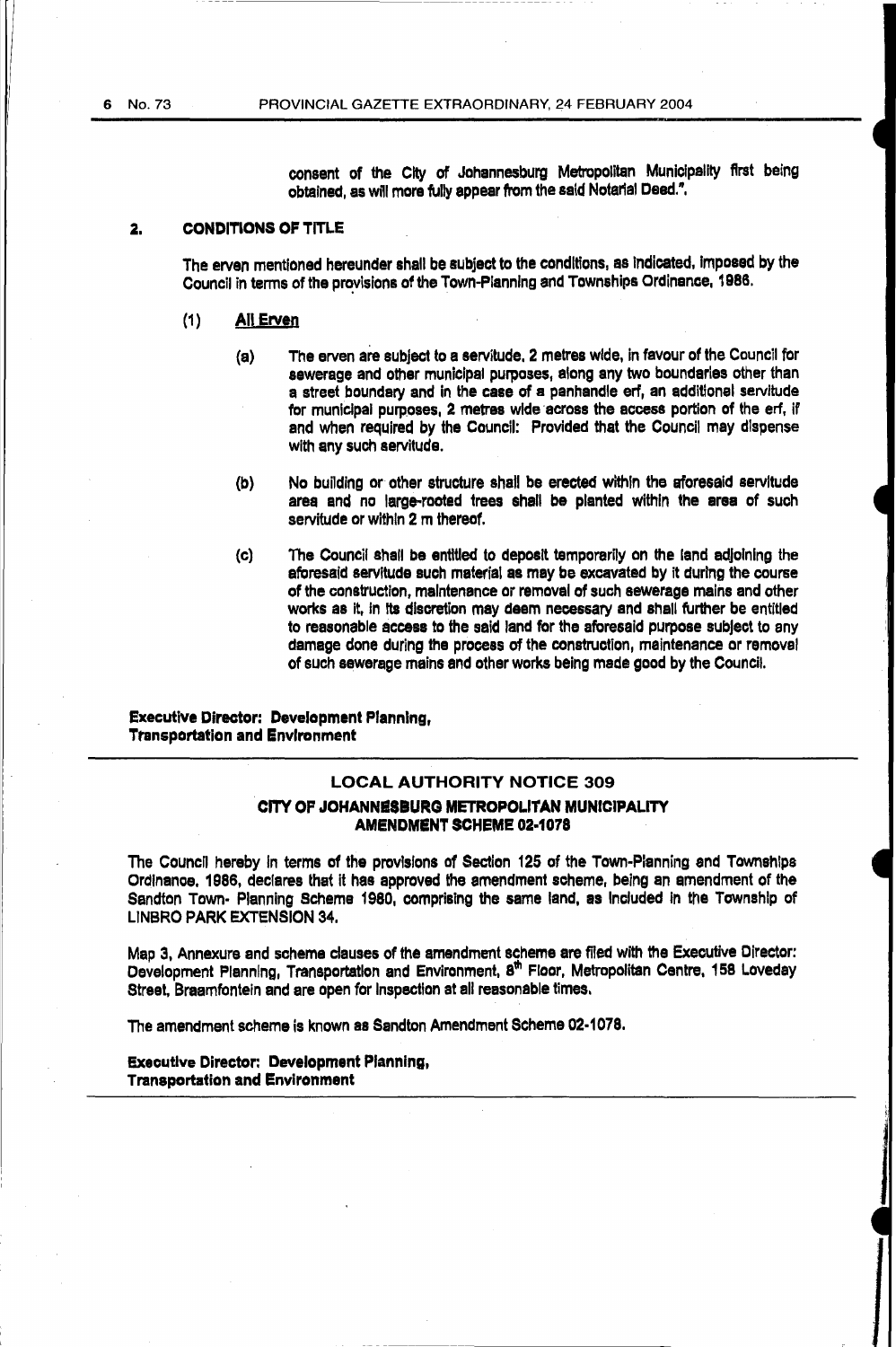## PLAASLIKE BESTUURSKENNISGEWING 308

### STAD VAN JOHANNESBURG METROPOLITAANSE MUNISIPALITEIT VERKLARING TOT GOEDGEKEURDE DORP

lngevolge artlke1103(1) van die Ordonnansle op Oorpsbeplann!ng en Dorpe, 1988 (Ordonnansle No 15 van 1988) verklaar die Stad van Johannesburg Metropoliteanse Munisipallteit hierby die dorp LINBRO PARK UITBREIDING 34 tot 'n goedgekeurde dorp onderworpe aan die voorwaardes uiteengesit in die bygaande Bylae,

#### BYLAE

VOOWAAROES WAAROP DIE AANSOEK GEOOEN DEUR COMPAGNE INTER-AFRICAINE DE TRAVAUX INGEVOLGE DIE BEPALINGS VAN DIE ORDONNANSIE OP DORPSBEPLANNING EN DORPE, 1986 (OROONNANSIE NO 16 VAN 1986) OM TOESTEMMING OM 'N DORF' TE STIG OP GEDEELTE 92 VAN DIE PI.AAS MODDERFONTEIN NO 35 IR. PROVINSIE GAUTENG, TOEGESTAAN IS

#### 1, STIGTINGSVOORWAARDES

#### (1) Naam

Die naam van die dorp is LINBRO PARK UITBREIDING 34.

#### (2) Ontwerp

Ole dorp bestean uit erwe soos aangedui op Algemene Plan L.G. No. 214512002.

#### (3) Voorslening en lnstallasie van lngenieursdienste

Die dorpseienaar moet aile ingenleursdienste in die dorp voorsien, onderworpe san die goedkeuring van die Raad en / of Eskom / "City Power".

#### (4) Verpllgtlnge ten opalgte van dienste en beperkings ten opsigte van die vervreemdlng van erwe

Ole dorpseienaar moet ingevolge 'n vooraf ooreenkoms met die Raad sy verpllgtlnge ten opsigte van die voorsiening ingenieursdlenste in en vir die dorpsgebied ingevolge Hoofstuk 5 van die Ordonnansle op Oorpsbeplannlng en Dorpe, 1988 nakom.

lngevotge die Ordonnansie op Dorpsbeplanning en Oorpe, 15 van 1986, is 'n bydrae tof die voorsienlng van eksteme ingenleursdienste, grootmaatriool en parkebegiftiglng (indlen ven toepassing) betaalbaar.

Geen erwe mag vervreem of oorgedra word in die naam van 'n koper nie alvorens die Raad bevestig het dat voldoende waarborge I kontantbydraes ten opslgte van die verskafflng van dienste deur die dorpselenaar san die Raad voorsien Is.

### (5) Verskuiwing of vervanging van Munisipale Dienste

Indien dit as gevolg van die stigting van die dorp nodig word om enige bestaande munislpale dienste te verskuif of te vervang moet die koste daarvan daur die dorpseienaar gedra word.

#### (6) Beskikking oor bestaande Titelvoorwaardes

Aile erwe moet onderhawig wees aan bestaande tltelvoorwaardes en serwitute, lndien enlge, met inbegrip van die regte op mlnerale, soos hleronder uiteengesit-

> "1. Subject to Deeds of Cession Nos. 938/1937-S and 941/1937-8, whereby the following rights were ceded to African Gold and Base Metal Holdings Limited (hereinafter referred to as ''The Cessionary Company").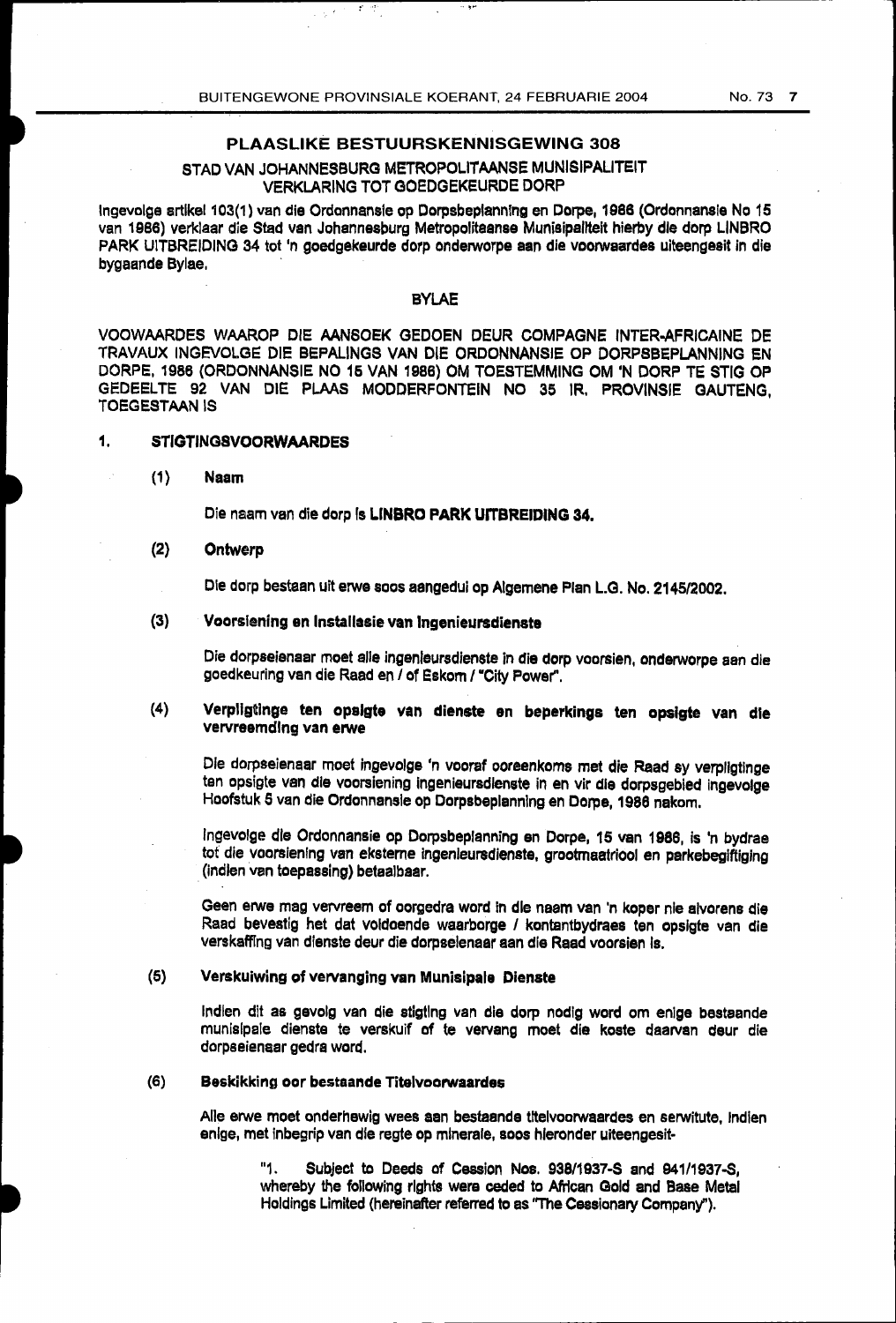- (i) All rights to mineral on the property hereby transferred.
- (II) All rights, which in terms of the Gold Laws are nor may be allotted to the freehold owner, arising from rights to minerals, claims and mynpachts.
- (Ill) The right to the usa of all water on, under or connected With the said property necessary for prospecting and/or mining purposes, with the full right to develop, conserve and lead the same by any means whatsoever, the Cessionary Company shall however, not be entitled to any water from the river or spruits running through the property, actually used or required for irrigation purposes on the property, or water obtained from or collected in or conducted through any surface works constructed by the owner prior to the the owner prior to commencement of any prospecting or mining operations by the Cessionary Company, its Successors or Assigns.
- (iv) In the event of the owner suffering any direct loss or damage to the surface of the property by reason of the mining operation of the Cessionary Company, or its Successors or Assigns, the Cessionary Company, its successors or assigns, shall be responsible for such loss or damage, and shall pay to the owner compensation tor such loss or damage, provided that If the amount to be so paid shall not be mutually agreed upon between the Cessionary Company, its successors or assigns, and the owner, the amount of Compensation shall be fixed by two competent arbitrators, one of whom shall be chosen by the Cessionary Company, Its successors or assigns. and the other by the owner, and such arbitration proceedings shall in all cases be governed by the Arbitration Ordinance (Transvaal) 1904, or any amendment thereof, or any Act passed hereafter thereof, or any Act passed hereafter in substitution therefore.
- (v) The right to take any of the land the Cessionary Company, its successors or assigns, may from time to time require for the erection of buildings, works, machinery, and dwelling-houses for its or their employees, for the construction of dams, and the laying of tram, pipe and electric lines: for depositing sites for ore and/or tailings; and for all other purposes directly or indirectly connected with prospecting, exploiting or mining on the said land; the land so taken shall, If the Cessionary Company, its successors or assigns, at its or their expense, and upon transfer, it or they shall pay to the owner in respect of any such area a price to be mutually agreed upon provided that if any dispute shall arise as to the price to be so paid, the same shall be submitted to arbitration as set forth in the previous paragraph. It Is, however, distinctly understood, that in the event of any dispute as above arising, the arbitrator or arbitrators shall take into consideration the agricultural value only of only any land which the Cessionary Company, Its successors or assigns, may desire to re-take, which agricultural value shall be In no way affected by any mineral values attachable to such land.
- (Vi) The full right of way over the said property for all the purposes aforesaid to and from the place of such prospecting or mining from or to the nearest public road and the nearest convenient point on the railway line, either by any existing road or by any which the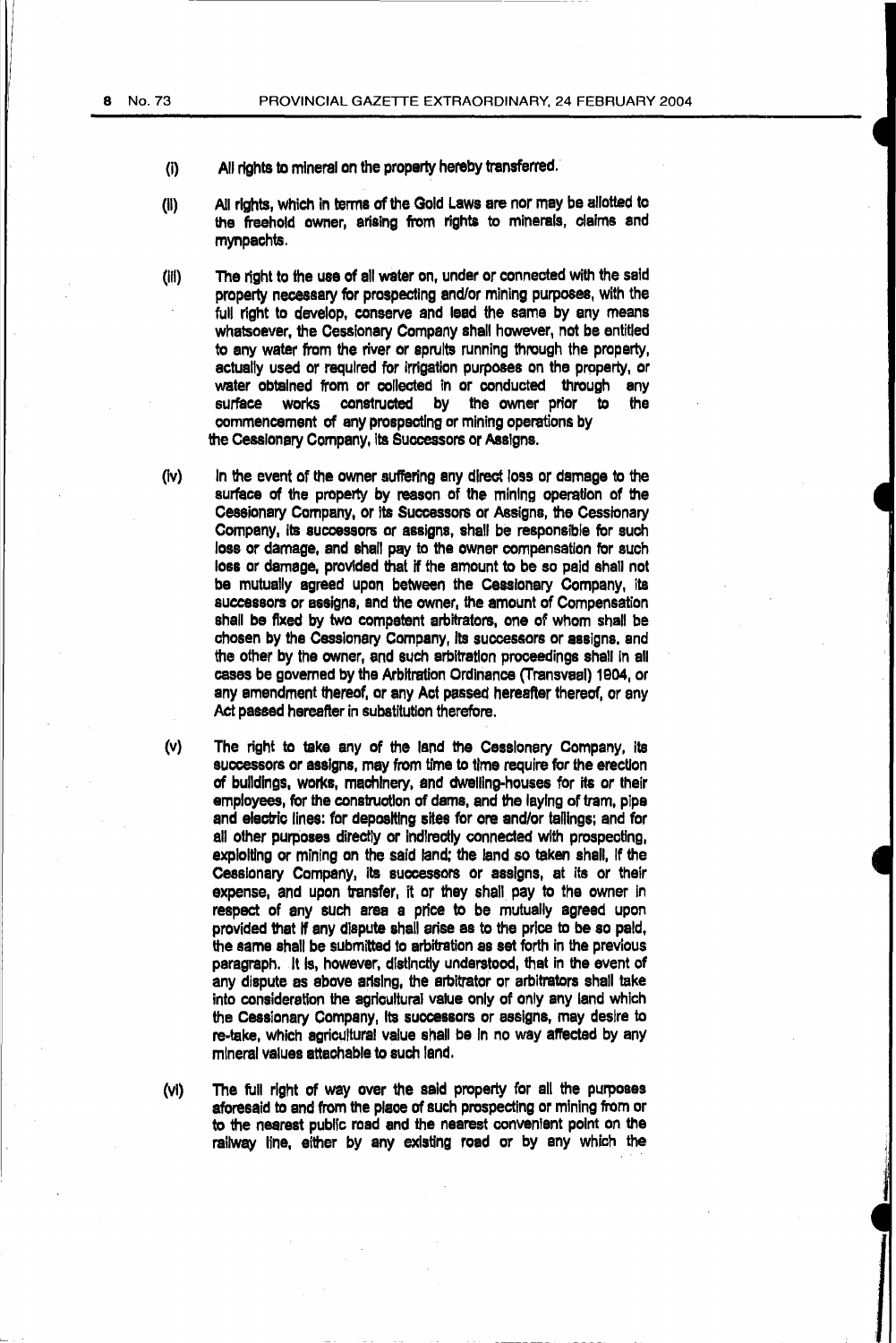Cessionary Company its successors or assigns, may construct, which it or they shall have the right to do.

- (vii) The Cessionary Company, Its successors or assigns, shall at any time hereafter be entitled to call upon the owner, his successors in title or assigns, to take cession of all or any of the rights ceded to the Cessionary Company. its successors in title or assigns, except stamp duty, which he shall pay, and after notice to this effect given to the owner, his successors in title or assigns, any rates or taxes, which may be levied on any such rights after notice given.
- 2. The Withinmentioned property Is subject to a power1ine servitude in favour of ESKOM to convey electricity together with ancillary rights over the said property, the line b k represents the Centre line of the servitude on Diagram S.G. No. 214412002. as will mora fully appear from Notarial Deed of Servitude K 5577/2000S.
- 3. The wlthinmentioned property is subject to a servitude for general roadway purposes in favour of The City of Johannesburg Metropolitan Municipality with ancillary rights, measuring 2197 square metres In extent, represented by the figure f e D E F 1 m n p on Diagram S.G. No. 2144/2002, as will more fully appear from Notarial Deed of Servitude K1435/2003S.
- 4. The withinmentioned property is subject to a powerline servitude in favour of ESKOM to convey electricity together with ancillary rights over the said property. the lines a b and c d represent the Centre lines of the servitude on Diagram S.G. No. 2144/2002. as will more fully appear from Notarial Deed of Servitude K 557812000S.
- 5. The withinmentioned property is subject to a servitude for general roadway purposes In favour of The City of Johannesburg Metropolitan Municipality with ancillary rights, measuring 3790 square metres in extent, represented by the figure ABCefghjNPQ on Diagram S.G. No. 2144/2002, as will more fully appear from Notarial Deed of Servitude K1433/2003S.
- 6. The withinmentioned property is subject to a powerline servitude In favour of ESKOM to convey electricity together with ancillary rights over the said property, the lines k q and r s represent the Centre lines of the servitude on Diagram S.G. No. 2144/2002, as will more fully appear from Notarial Deed of Servitude K 6578/20008.
- 7. The wlthinmentioned property is subject to a servitude for general roadway purposes in favour of The City of Johannesburg Metropolitan Municipality with ancillary rights, measuring 1543 square metres in extent, represented by the figure miGHJKLMtu on Diagram S.G. No. 2144/2002, as will more fully appear from Notarial Deed of Servitude K1438/2003S.
- a. By virtue of Notarial Deed K 1430/03S the wlthlnmentioned property is tied together with Portion 84 (a Portion of Portion 6} of the Farm Modderfbntein 35, Registration Division I.R., Province of Gauteng, in extent 2790 square metres, which property is held by Deed of Transfer T31353/2003 and regarded as one property for all intents and purposes and that neither of the properties shall be sold or transferred otherwise than to the same transferee without the written consent of the City of Johannesburg Metropolitan Municipality first being obtained, as will more fully appear from the said Notarial Deed.".

------· ---------------------------------------------------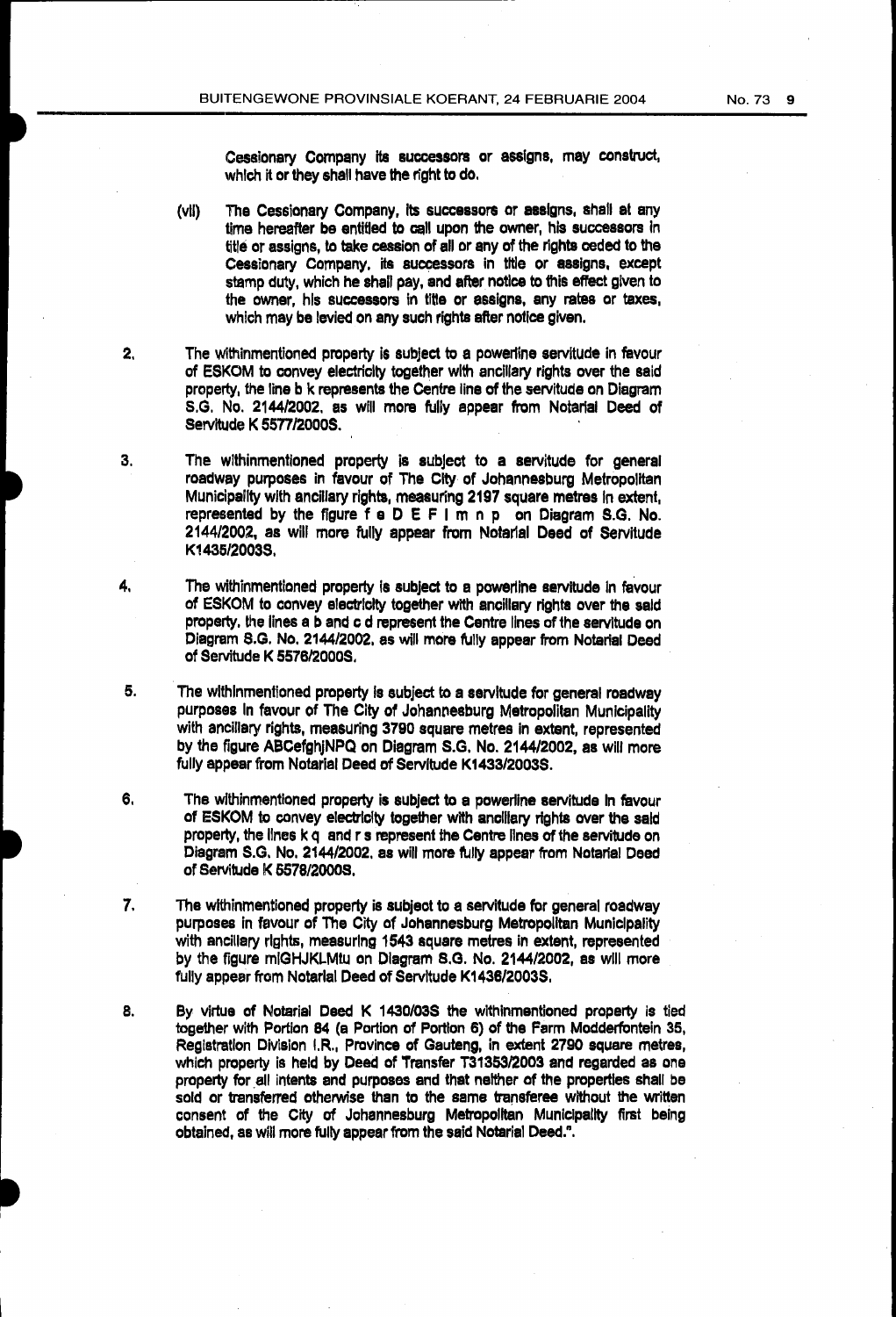#### 2. TITELVOORWAARDES

Die erwe hieronder genoem moet onderworpe wees aan die voorwaardes soos aangedui, opgele deur die Raad ingevolge die bepallngs van die Ordonnansie op Oorpsbeplannlng en Dorpe, 1986.

- (1) Aile Erwe
	- (a) Die erwe Is onderworpe aan 'n serwltuut, 2 meter breed vir riolerings- en ander munisipale doeleindes, ten gunste van die Stadsraad langs enlge twee grense. ultgesonderd 'n straatgrens en, in die geval van 'n pypsteelerf, 'n addisionele serwituut vir munisipale doeleindes, 2 meter breed, oor die toegangsgedeelte van die erf, lndien en wanneer verlang deur die Stadsraad; Met dlen verstande dat die Stadsraad van enlge sodanige serwituut mag afslen.
	- (b) Geen gebou of ander struktuur mag binne die voornoemde serwituutgebled opgerig word nie en geen grootwortelbome meg binne die gebied van sodanlge serwituut of binne 'n afstand van 2 (twee) meter daarvan geplant word nie.
	- (c) Ole Stadsraad is geregtig om enige materiaal wat deur hom ultgegrawe word aanleg, onderhoud of verwydering van sodanige rioolhoofpypleidings en ander werke wat hy volgens goeddunke noodsaaklik ag, tydelik te plaas op die grond wat aan die voomoemde serwituut grens en Is voorts geregtig tot redellke toegang tot genoemde grond vir die voomoemde doel, onderworpe daaraan dat die Stadsread enige skade vergoed wat gedurende die aanleg, onderhoud of verwydering van sodanlge rioolhoofpypleidlngs en ander werke veroorsaak word.

Uitvoerende Dlrekteur: Ontwikkellngsbeplanning, Vervoer en Omgewlng

#### PLAASLIKE BESTUURSKENNISGEWING 309 STAD VAN JOHANNESBURG METROPOLITAANSE MUNISIPALITEIT WYSIGINGSKEMA 02·1078

Die Stadsraad verklaar hierby lngevolge die bepallngs van artikel 125 van die Ordonnansle op Dorpsbeplannlng en Oorpe, 1988, dat dit •n wyslglngskema synde 'n wysiging van Sandton Oorpsbeplannlngskema, 1980, wat uit dleselfde grond as die dorp LINBRO PARK UITBREIDING 34 bestaan, goedgekeur het.

Kaart 3, Bylae en die skemaklousules van die wysigingskema word in bewaring gehou deur die Uitvoerende Direkteur: Ontwikkellngsbeplanning. Vervoer en Omgewing, 8ste Vloer, Metropolltaanse Sentrum, Lovedaystraat 158, Braamfontein en is beskikbaar vir inspeksle te alle redelike tye.

.I

Hierdle wysiging staan bekend as Sandton Wysigingskema 02·1078.

Uitvoerende Dirakteur: Ontwikkelingsbeplannlng, Vervoer en Omgewing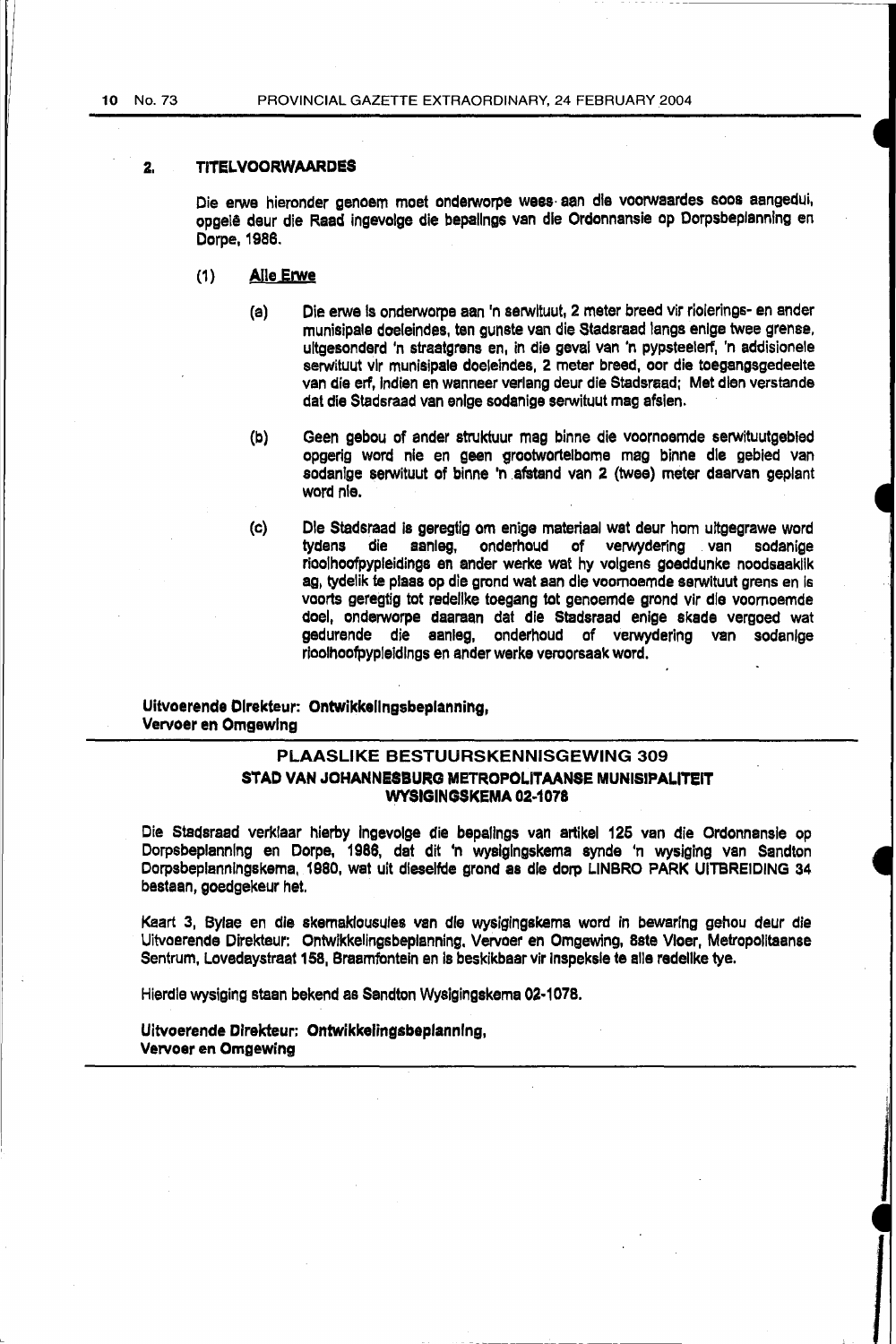| IMPORTANT NOTICE                                                                                                                                                          |                                        |  |  |  |
|---------------------------------------------------------------------------------------------------------------------------------------------------------------------------|----------------------------------------|--|--|--|
| The                                                                                                                                                                       |                                        |  |  |  |
| <b>Gauteng Provincial Gazette Function</b>                                                                                                                                |                                        |  |  |  |
| will be transferred to the                                                                                                                                                |                                        |  |  |  |
| Government Printer in Pretoria                                                                                                                                            |                                        |  |  |  |
| as from 2nd January 2002                                                                                                                                                  |                                        |  |  |  |
| <b>NEW PARTICULARS ARE AS FOLLOWS:</b>                                                                                                                                    |                                        |  |  |  |
| <b>Physical address:</b>                                                                                                                                                  | <b>Postal address:</b>                 |  |  |  |
| <b>Government Printing Works</b>                                                                                                                                          | Private Bag X85                        |  |  |  |
| <b>149 Bosman Street</b>                                                                                                                                                  | Pretoria                               |  |  |  |
| Pretoria                                                                                                                                                                  | 0001                                   |  |  |  |
| New contact persons: Awie van Zyl Tel.: (012) 334-4523                                                                                                                    |                                        |  |  |  |
| Mrs H. Wolmarans Tel.: (012) 334-4591                                                                                                                                     |                                        |  |  |  |
| Fax number: (012) 323-8805                                                                                                                                                |                                        |  |  |  |
| E-mail address: awvanzyl@print.pwv.gov.za                                                                                                                                 |                                        |  |  |  |
| <b>Contact persons for subscribers:</b>                                                                                                                                   |                                        |  |  |  |
|                                                                                                                                                                           | Mrs S. M. Milanzi Tel.: (012) 334-4734 |  |  |  |
|                                                                                                                                                                           | Mrs J. Wehmeyer Tel.: (012) 334-4753   |  |  |  |
|                                                                                                                                                                           | Fax.: (012) 323-9574                   |  |  |  |
| This phase-in period is to commence from <b>November 2001</b> (suggest date of<br>advert) and notice comes into operation as from 2 January 2002.                         |                                        |  |  |  |
| Subscribers and all other stakeholders are advised to send their advertise-<br>ments directly to the Government Printing Works, two weeks before the<br>2nd January 2002. |                                        |  |  |  |
| In future, adverts have to be paid in advance<br>before being published in the Gazette.                                                                                   |                                        |  |  |  |

# HENNIE MALAN

Director: Financial Management Office of the Premier (Gauteng)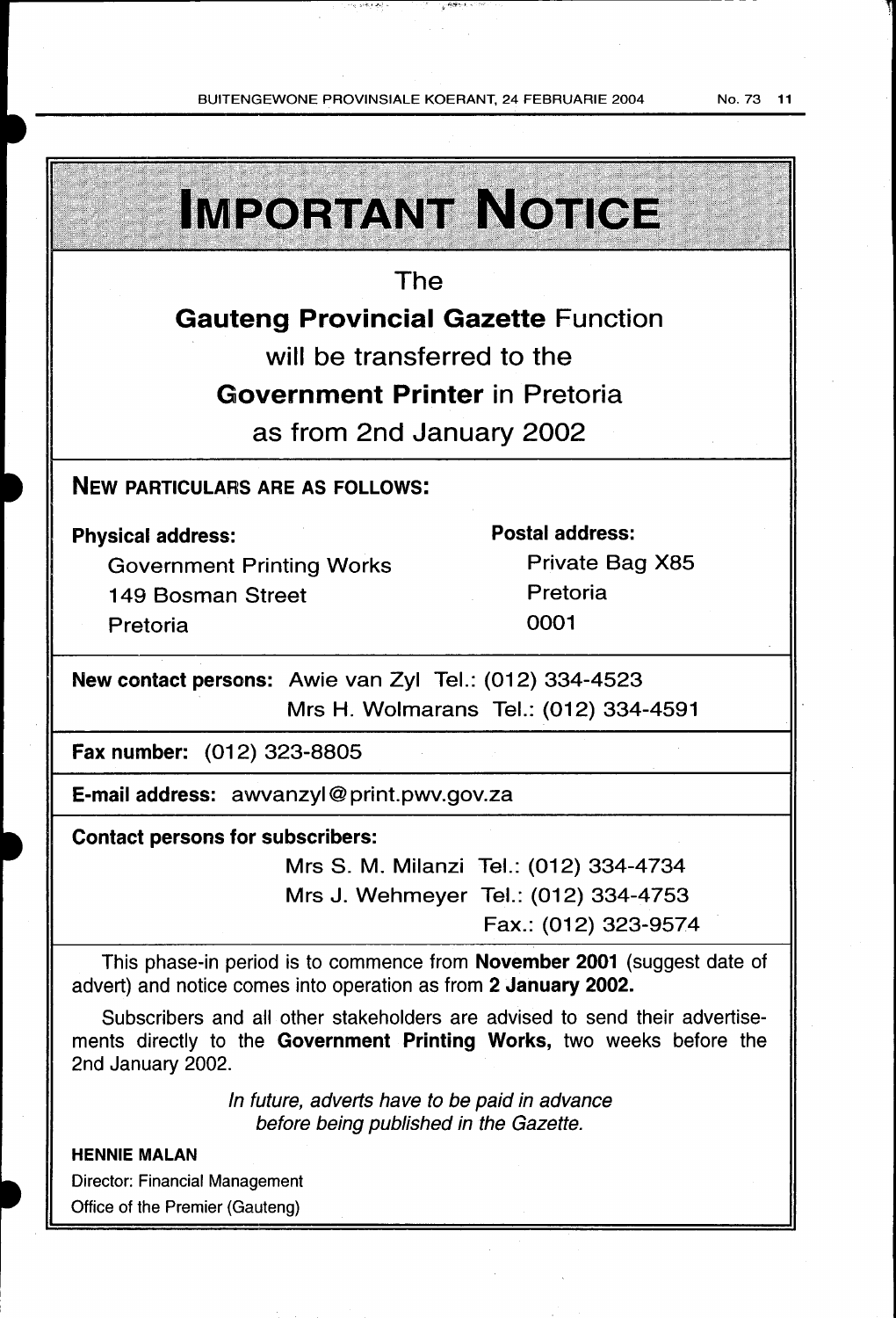

Tel: (012) 643-9500, Fax: (012) 663-3543, Toll free: 0800 11 8595, e-mail: corporate@sabinet.co.za, www: http://corporate.sabinet.co.za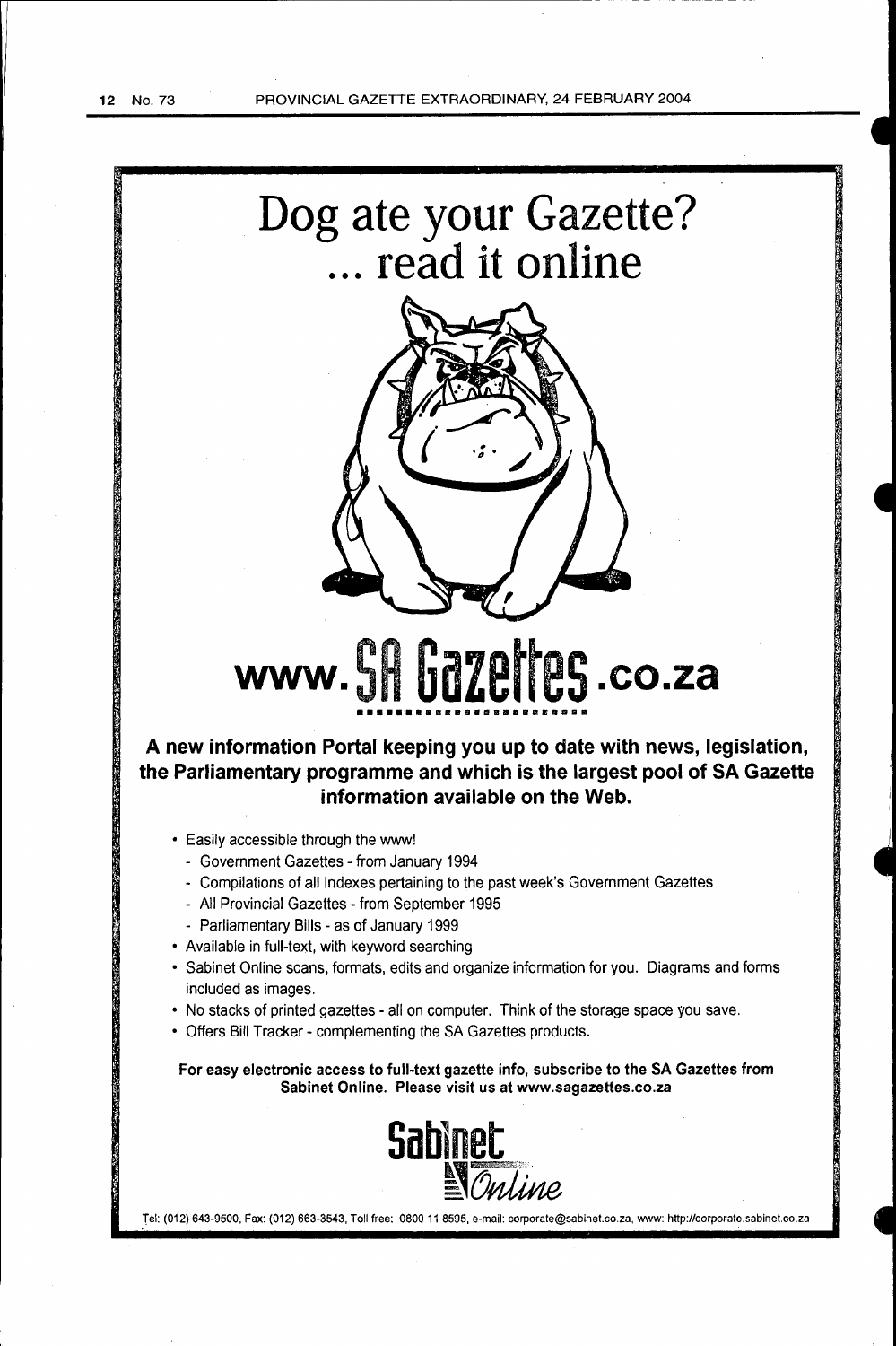Looking for out of print issues of Government and Provincial **Gazettes** 

We can provide photocopies

# **Contact**

The National Library of South Africa, Pretoria Campus PO Box 397 0001 PRETORIA

> Physical address C/o Andries and Vermeulen Streets Entrance in Andries Street

Contact details Tel: (012) 321-8931 Fax: (012) 325-5984 E-mail: infodesk@nlsa.ac.za

-- ------- -----------------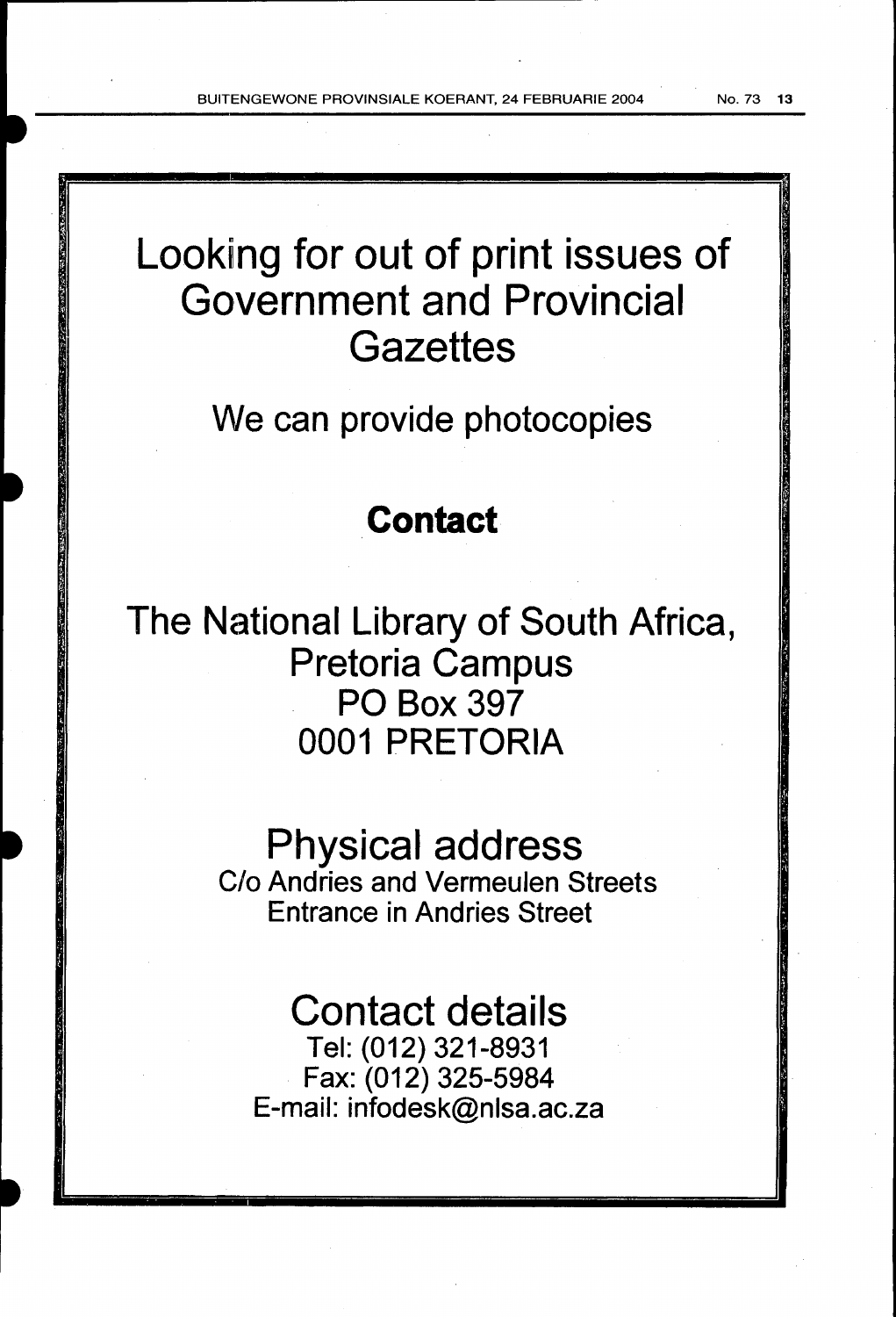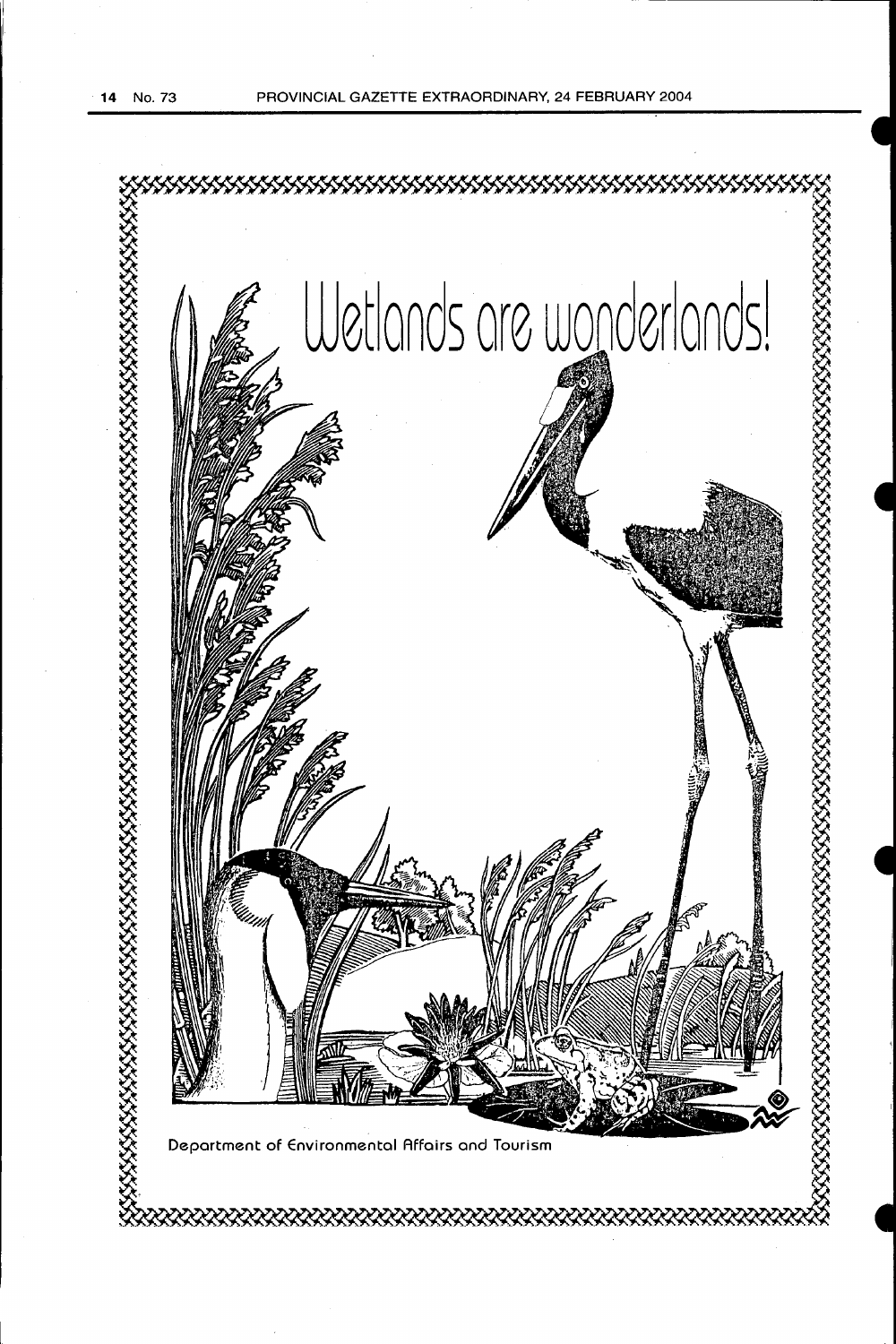